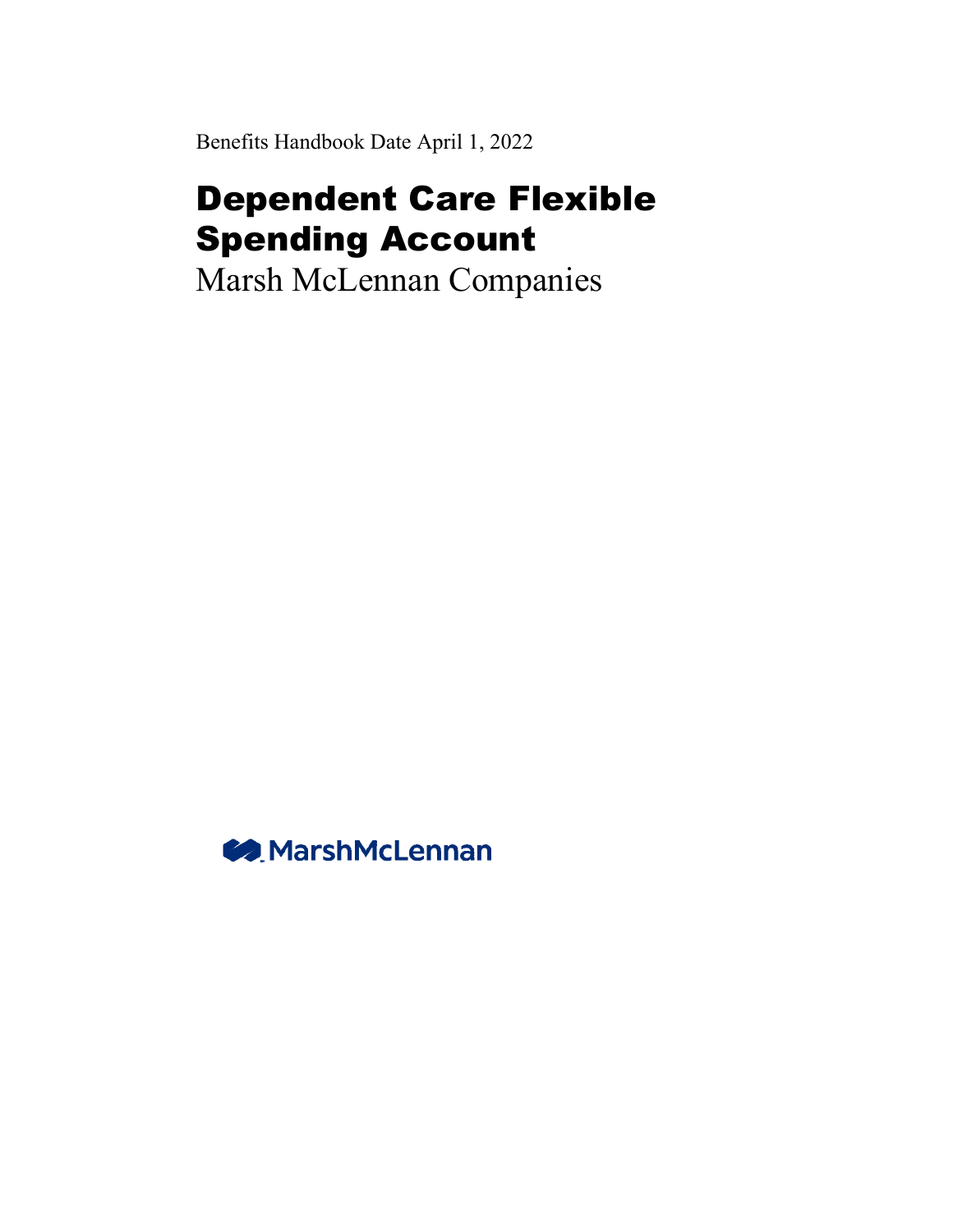# Dependent Care Flexible Spending Account

*The Dependent Care Flexible Spending Account Plan (Plan) allows you to put aside money before taxes are withheld so that you can pay someone to care for your eligible dependents while you and your spouse (if you are married) work, look for work, or go to school full time.* 

#### Plan Summary

This section provides a summary of the Dependent Care Flexible Spending Account Plan as of January 1, 2022. In this section references to Marsh & McLennan Companies

mean Marsh McLennan.

Benefits Handbook Date April 1, 2022 is a state of the state of the state of the state of the state of the state of the state of the state of the state of the state of the state of the state of the state of the state of th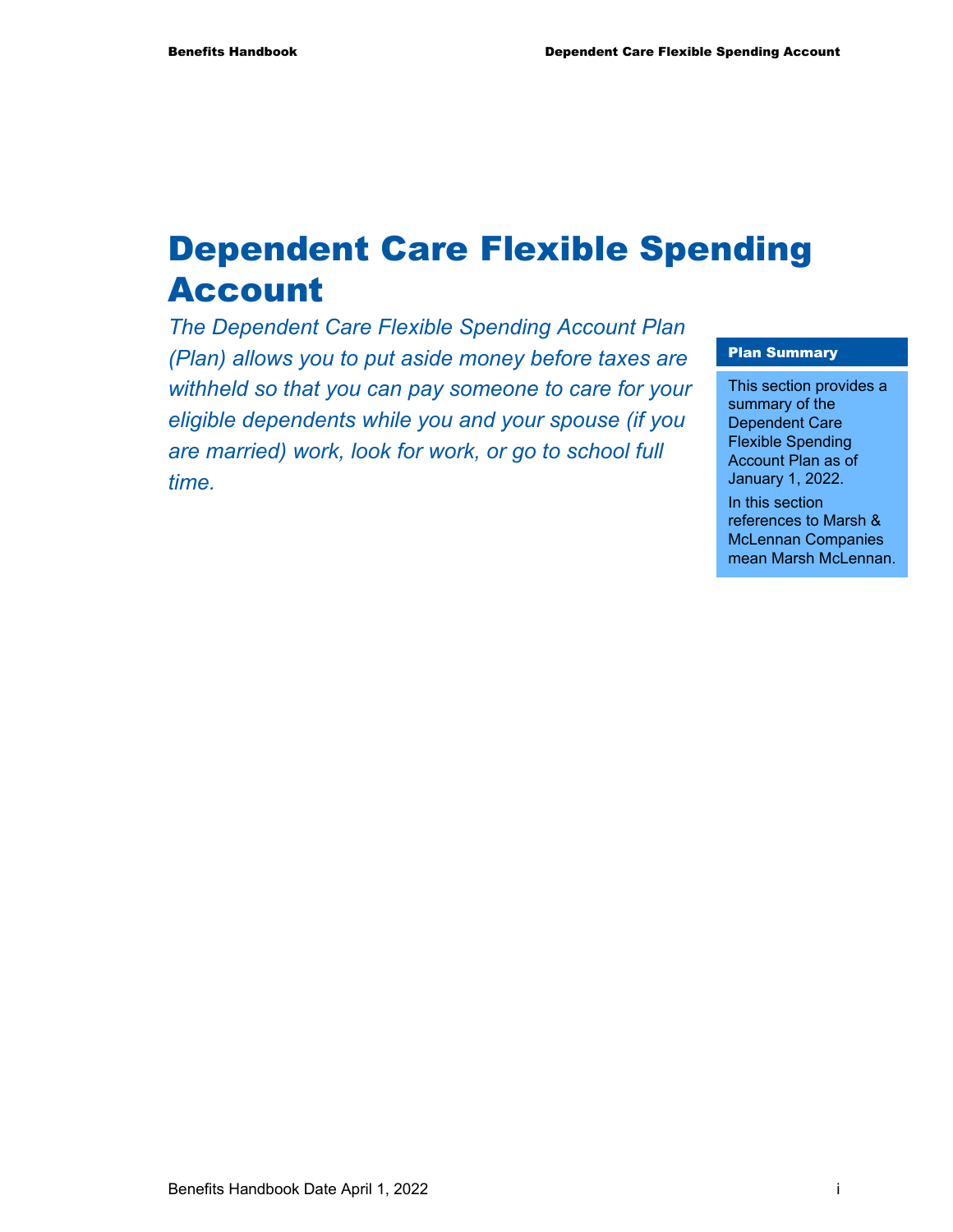# **Contents**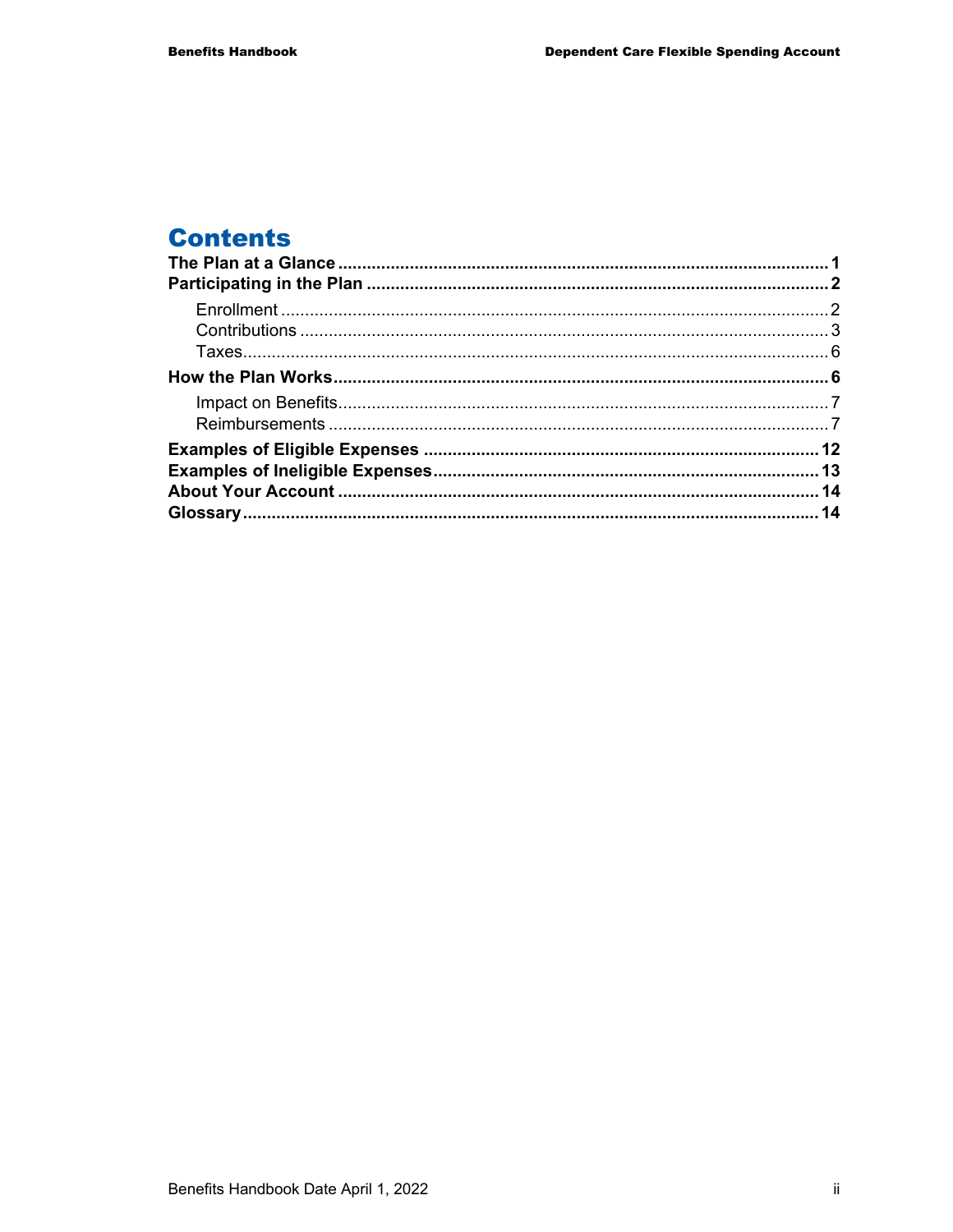# The Plan at a Glance

| <b>Plan Feature</b>                   | <b>Highlights</b>                                                                                                                                                                                                                                                                                                                                                                                                                                                                                                                                                                                                                                                                                                                                                                               |
|---------------------------------------|-------------------------------------------------------------------------------------------------------------------------------------------------------------------------------------------------------------------------------------------------------------------------------------------------------------------------------------------------------------------------------------------------------------------------------------------------------------------------------------------------------------------------------------------------------------------------------------------------------------------------------------------------------------------------------------------------------------------------------------------------------------------------------------------------|
| <b>How the Plan</b><br><b>Works</b>   | You may contribute to the Plan through payroll deductions on a before-<br>×<br>tax basis.<br>When you have reimbursable dependent care expenses, you can<br>$\blacksquare$<br>receive your money back tax-free, up to the amount that is in your                                                                                                                                                                                                                                                                                                                                                                                                                                                                                                                                                |
|                                       | account when you ask for reimbursement.                                                                                                                                                                                                                                                                                                                                                                                                                                                                                                                                                                                                                                                                                                                                                         |
| <b>Eligibility</b>                    | You are eligible if you are an employee classified on payroll as a US<br>×<br>regular employee of Marsh & McLennan Companies or any subsidiary or<br>affiliate of Marsh & McLennan Companies (other than Marsh &<br>McLennan Agency LLC and any of its subsidiaries (MMA)).<br>You are eligible if you are an employee classified on payroll as a US<br>ш<br>regular employee of Marsh & McLennan Agency LLC - Corporate<br>(MMA-Corporate), Marsh & McLennan Agency LLC - Alaska (MMA-<br>Alaska), Marsh & McLennan Agency LLC - Northeast (MMA-Northeast),<br>Security Insurance Services of Marsh & McLennan Agency LLC or<br>Marsh & McLennan Agency LLC, Private Client Services - National<br>Region (MMA PCS - National).<br>See "Participating in the Plan" on page 2 for details.<br>ш |
| <b>Enrollment</b>                     | You are eligible to enroll:<br>ш                                                                                                                                                                                                                                                                                                                                                                                                                                                                                                                                                                                                                                                                                                                                                                |
|                                       | within 30 days of the date you become eligible<br>during Annual Enrollment.<br>You must enroll each PLAN YEAR in order to participate in the Dependent<br>ш<br>Care Flexible Spending Account.                                                                                                                                                                                                                                                                                                                                                                                                                                                                                                                                                                                                  |
| <b>Contributions</b>                  | You can contribute:<br>ш                                                                                                                                                                                                                                                                                                                                                                                                                                                                                                                                                                                                                                                                                                                                                                        |
|                                       | between \$120 and either:                                                                                                                                                                                                                                                                                                                                                                                                                                                                                                                                                                                                                                                                                                                                                                       |
|                                       | \$2,500 per year if you are married and you and your spouse file<br>O<br>separate income tax returns, or                                                                                                                                                                                                                                                                                                                                                                                                                                                                                                                                                                                                                                                                                        |
|                                       | \$5,000 per year if you are single or if you are married and you<br>$\Box$<br>and your spouse file a joint income tax return.                                                                                                                                                                                                                                                                                                                                                                                                                                                                                                                                                                                                                                                                   |
| <b>Reimbursements</b>                 | In general, the Plan will reimburse expenses:<br>п                                                                                                                                                                                                                                                                                                                                                                                                                                                                                                                                                                                                                                                                                                                                              |
|                                       | for care provided to your qualifying family members during the hours<br>that you and your spouse are working, looking for work, or attending<br>school full time                                                                                                                                                                                                                                                                                                                                                                                                                                                                                                                                                                                                                                |
|                                       | that generally could be applied as a dependent care tax credit on<br>your tax return if you did not use the Plan                                                                                                                                                                                                                                                                                                                                                                                                                                                                                                                                                                                                                                                                                |
|                                       | for dependent care services in the plan year for which you make<br>contributions.                                                                                                                                                                                                                                                                                                                                                                                                                                                                                                                                                                                                                                                                                                               |
| <b>Unused</b><br><b>Contributions</b> | In accordance with IRS rules, you will forfeit any account balance<br>remaining in your Dependent Care Flexible Spending Account not used<br>to pay eligible expenses incurred between January 1 and December 31<br>of the plan year if they are not submitted by March 31 of the following<br>year.                                                                                                                                                                                                                                                                                                                                                                                                                                                                                            |
|                                       | You have until March 31 of the following year to submit claims for<br>$\blacksquare$<br>reimbursement of eligible expenses you incur during the plan year.                                                                                                                                                                                                                                                                                                                                                                                                                                                                                                                                                                                                                                      |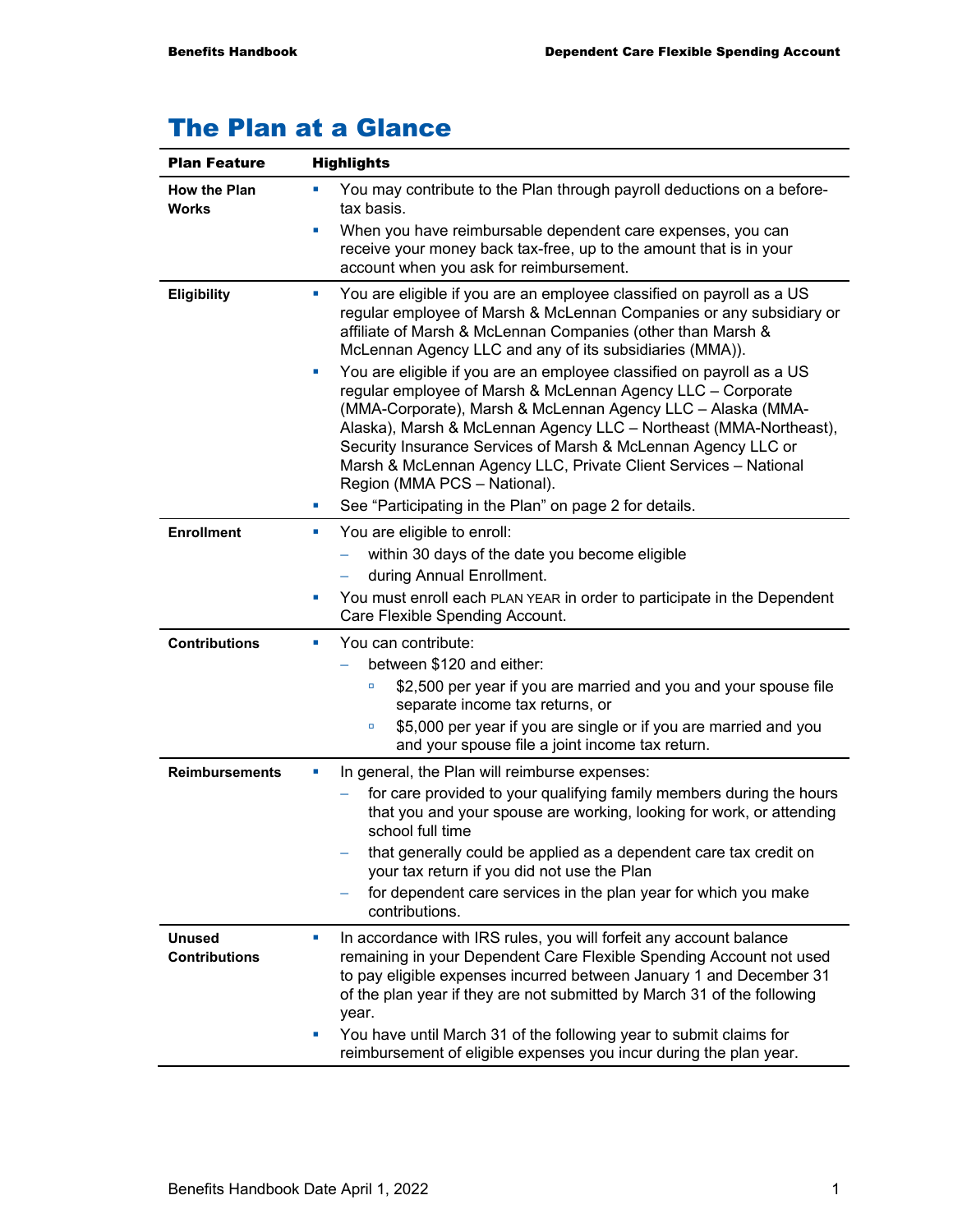| <b>Plan Feature</b>                        | <b>Highlights</b>                                                                                                                                                                                                                                                                                                                                                                                                                                                                                                  |
|--------------------------------------------|--------------------------------------------------------------------------------------------------------------------------------------------------------------------------------------------------------------------------------------------------------------------------------------------------------------------------------------------------------------------------------------------------------------------------------------------------------------------------------------------------------------------|
| <b>Qualifying Family</b><br><b>Members</b> | Generally, a qualifying family member is:<br>a.<br>your qualifying child up to the age 12 (i.e., until the child's 13 <sup>th</sup><br>birthday) who lives with you for more than half the year, if you claim<br>your child as a dependent on your tax return<br>a dependent of any age, like a parent, grandparent, brother or sister,<br>who is physically or mentally not able to provide self-care, who lives<br>with you for more than half the year, and whom you claim as a<br>dependent on your tax return |
|                                            | your spouse who is physically or mentally not able to provide self-<br>care and who lives with you for more than half the year.<br>See "Participating in the Plan" on page 2 for more details.<br>ш                                                                                                                                                                                                                                                                                                                |
| <b>Contact</b><br><b>Information</b>       | For more information, contact: Trion Spending Account Service Center<br>(Claims Administrator)<br>2300 Renaissance Boulevard<br>King of Prussia, PA 19406<br>Phone: +1 866 324 4087<br>Fax: +1 888 788 1928<br>Website: http://trion.lh1ondemand.com<br>Marsh McLennan does not administer this plan. Trion's Flexible Spending<br>Account's decisions are final and binding.                                                                                                                                      |

## Participating in the Plan

You are eligible to participate in the Dependent Care Flexible Spending Account if you meet the eligibility requirements described in the *Participating in Spending Accounts*  section.

You may participate in the Dependent Care Flexible Spending Account if you pay someone to care for your qualifying family members.

You can enroll in this Plan even if you are not enrolled in any other Company plan.

#### **Enrollment**

To participate in this Plan, you must enroll for coverage. You may enroll:

- **•** within 30 days of the date you become eligible to participate
- **u.** during Annual Enrollment
- within 30 days following a qualifying change in family status that makes you eligible to enroll.

You must enroll each PLAN YEAR in order to participate in the Dependent Care Flexible Spending Account.

Enrollment procedures are described in the *Participating in Spending Accounts* section.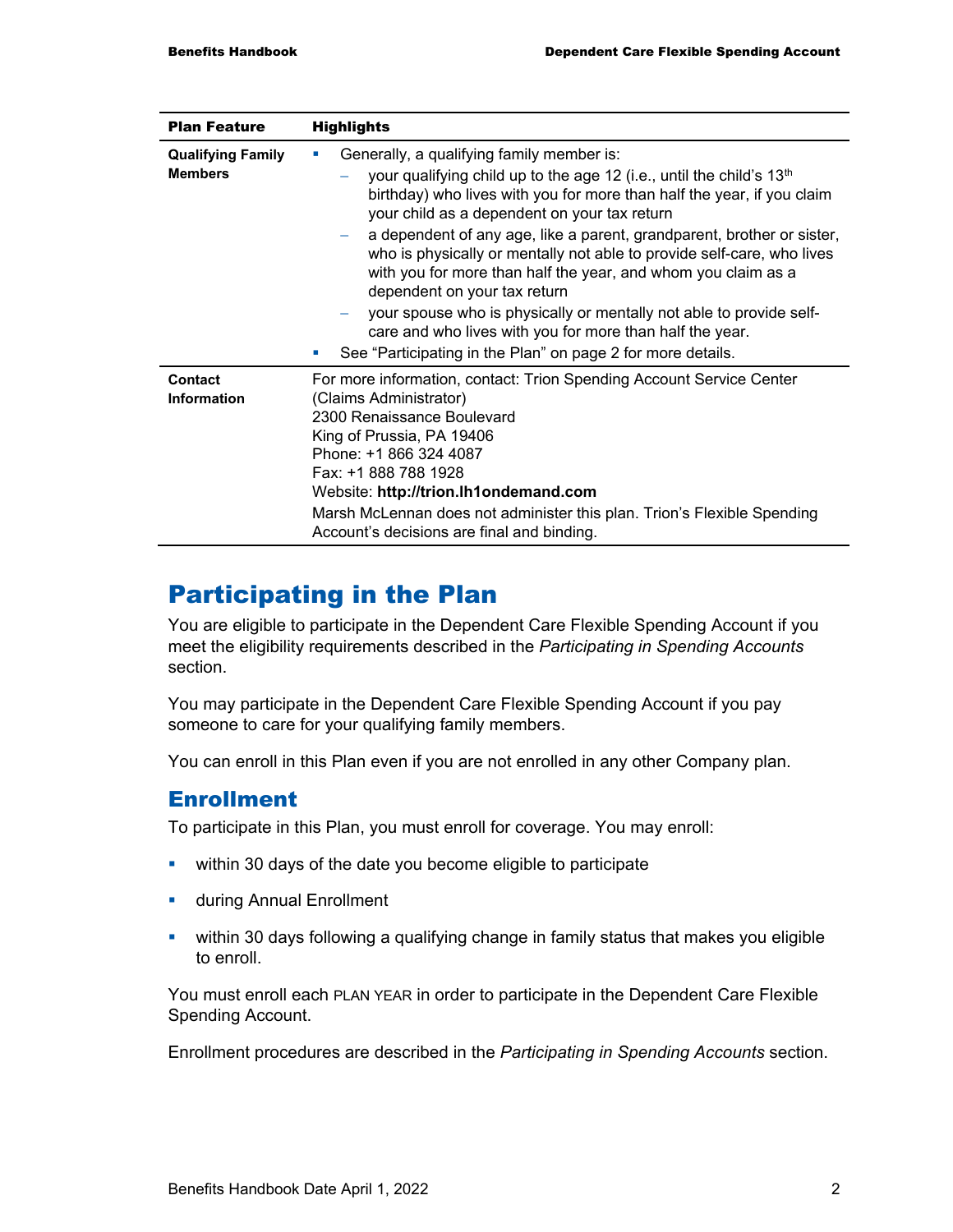#### **Contributions**

#### *How do I decide how much to contribute?*

You select an amount to contribute for the PLAN YEAR. In general, you and your spouse are each limited to the maximum contribution allowed by the IRS and, if less, your respective employer's plan. For the Plan, you can contribute between \$120 and \$5,000 if you are married and file a joint tax return, or \$2,500 if you are married and file separate income tax returns, subject to the minimum income limit.

Any amount you may have contributed to a Dependent Care Flexible Spending Account with a former employer in a calendar year counts toward that year's maximum. For example, if you:

- contributed \$2,000 to your former employer's Dependent Care Flexible Spending Account from January through April, and
- **•** began contributing at Marsh McLennan in May, then
- **the maximum amount you are allowed by law to contribute to the Company** Dependent Care Flexible Spending Account is \$3,000 for the remainder of the calendar year.

Since you will forfeit any amounts that you do not use for expenses incurred by December 31 and you cannot change the contribution election once you make it unless you have a qualified family status change or your dependent care provider (e.g., child's day care provider) or eligible expense changes, you should carefully estimate your eligible expenses before deciding on an amount to contribute.

You have to contribute to the Plan to be reimbursed for eligible expenses you incur during the plan year. You cannot be reimbursed for services that are provided before your coverage begins or after your coverage ends.

Once your election is made it cannot be changed unless you have a qualified family status change and then any changes must be due to, and consistent with, the qualified family status change.

Additionally, although not a qualified family status change, you can change the amount you contribute if your dependent care provider (e.g., child's day-care provider) or eligible expense changes during the year.

The Dependent Care Flexible Spending Account cannot be used for health care expenses INCURRED by any of your family members or tax dependents, so do not include health care expenses when you are calculating your Dependent Care Flexible Spending Account election. If you enroll by mistake in the Dependent Care Flexible Spending Account, you cannot transfer the balance to a Health Care Flexible Spending Account or cancel the account during the year.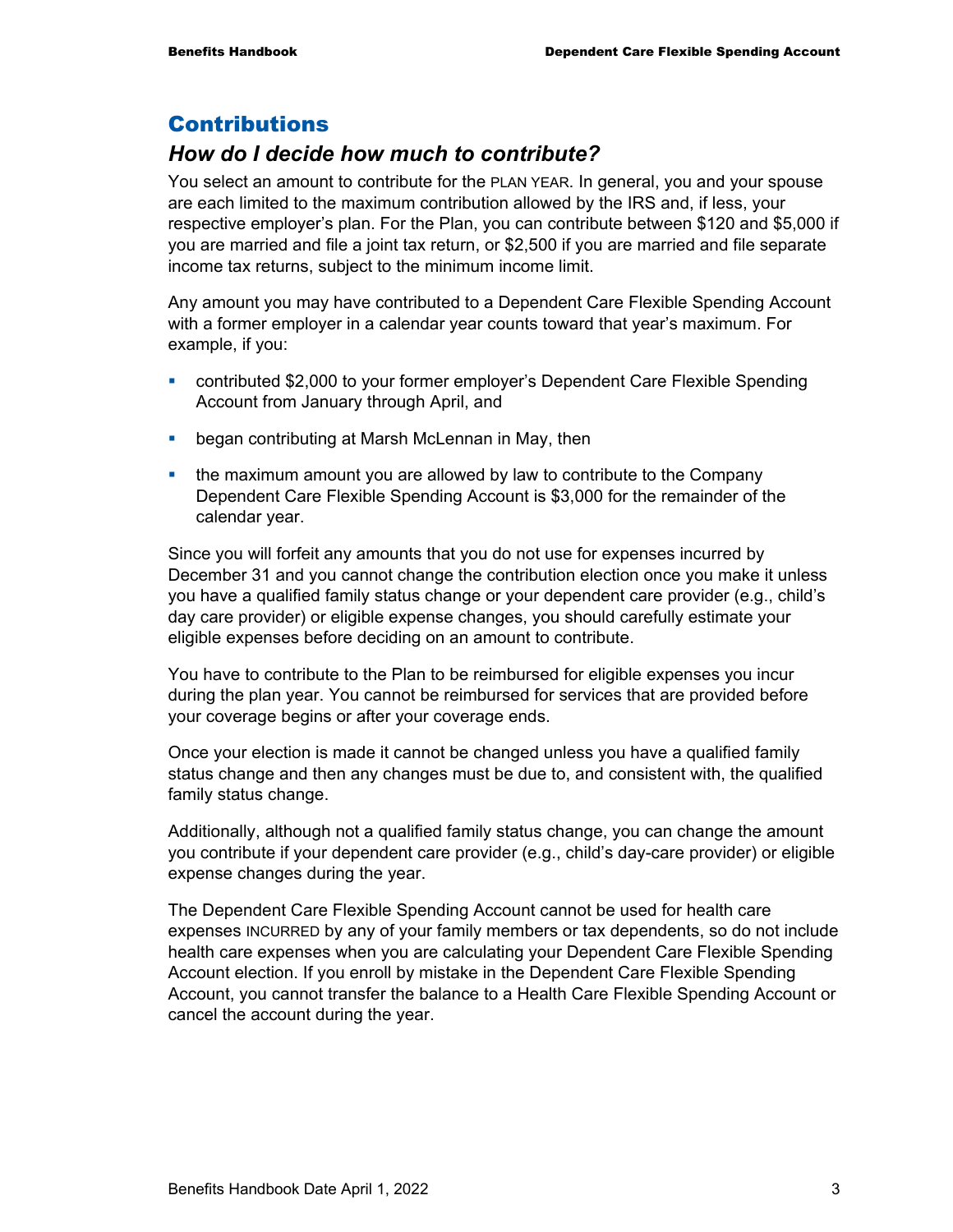#### *Does the Company contribute to my Dependent Care Flexible Spending Account?*

No, the Company does not make contributions to your account.

#### *What is the minimum amount I can contribute?*

You can contribute a minimum amount of \$120 per plan year to the Plan.

#### *What is the maximum amount I can contribute?*

In general, you and your spouse are each limited to the maximum contribution allowed by the IRS and, if less, your respective employer's plan. You can contribute up to a maximum amount of \$5,000 per plan year to the Plan if you are married and file a joint income tax return or \$2,500 if you are married and file separate income tax returns. Any amount you may have contributed to a Dependent Care Flexible Spending Account with a former employer in a calendar year counts toward that year's maximum. If both you and your spouse work for the Company, together, you and your spouse can contribute up to a maximum of \$5,000 per year to the Plan.

Tax law and IRS rules require that the Plan meet certain non-discrimination tests. Failure to meet such tests will result in the elections of higher-paid participants be reduced or capped. You will be notified if you are affected.

#### *My spouse contributes to his/her employer's dependent care flexible spending account; is there a limit to how much I can contribute to my Dependent Care Flexible Spending Account?*

You and your spouse are each limited to the maximum contribution allowed by the IRS and, if less, your respective employer's plan. You can only submit a claim once and only to one dependent care flexible spending account.

Also, according to IRS rules:

- **i** if you file a joint tax return, you and your spouse can contribute up to a combined total of \$5,000 per year
- if you and your spouse file separate tax returns, you can each contribute up to \$2,500 per year
- you can't contribute more than the amount of your earned income or your spouse's earned income, whichever is less.

If both you and your spouse contribute to a Dependent Care Flexible Spending Account, you can only be reimbursed once for any eligible expense.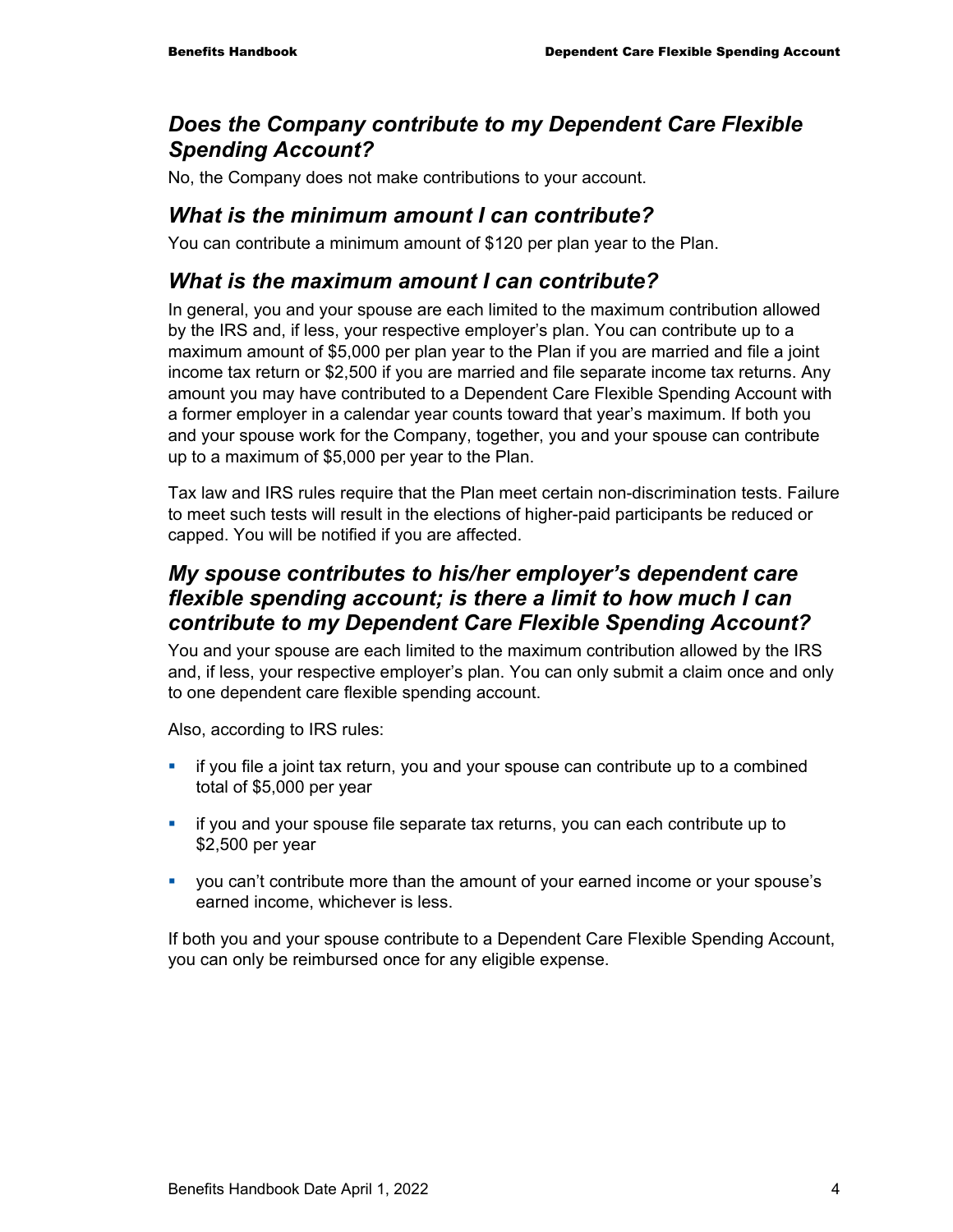#### *My spouse and I both work for the Company; how much can we contribute to the Plan?*

The contribution limits that the Plan imposes on married couples are the same as the IRS limits for married couples. Together, you and your spouse can contribute up to a maximum of \$5,000 per year to the Plan. For each expense, you can only submit a claim once and only to one Dependent Care Flexible Spending Account. If you and your spouse each contribute to a Dependent Care Flexible Spending Account, you can only be reimbursed once for any eligible expense.

#### *How are contributions credited to my account?*

Your contributions will be deducted on a before-tax basis each pay period and will be credited to your account.

### *When will contributions start to come out of my paycheck?*

When you first enroll as a newly eligible employee or as a result of a qualified family status change, your contributions will begin in the next available pay period after your enrollment is processed.

If you enroll during the Annual Enrollment period, your contributions will begin with the first pay period of the new plan year.

#### *Can I transfer contributions between my Dependent Care and Health Care Flexible Spending Accounts?*

No, the IRS requires that this Plan and the Health Care Flexible Spending Account remain separate. You cannot transfer money between accounts or use money in one account to be reimbursed for expenses related to the other account.

#### *What happens to contributions in my Dependent Care Flexible Spending Account that I have not used by the end of the plan year?*

In accordance with IRS rules, you will forfeit any account balance that is not used to pay eligible expenses incurred between January 1 and December 31 of the plan year if they are not submitted by March 31.

Example: If you have a \$1,000 balance in your Dependent Care Flexible Spending Account on December 31, 2022, the \$1,000 balance will be forfeited unless you submit by March 31, 2023 claims for eligible expenses incurred in 2022.

If your participation ends during the plan year, you will not be reimbursed for expenses incurred after the date your participation ends (for example, after your employment ends). You will, however, have until March 31 of the following plan year to submit for reimbursement for eligible expenses you incurred during the plan year while you were participating.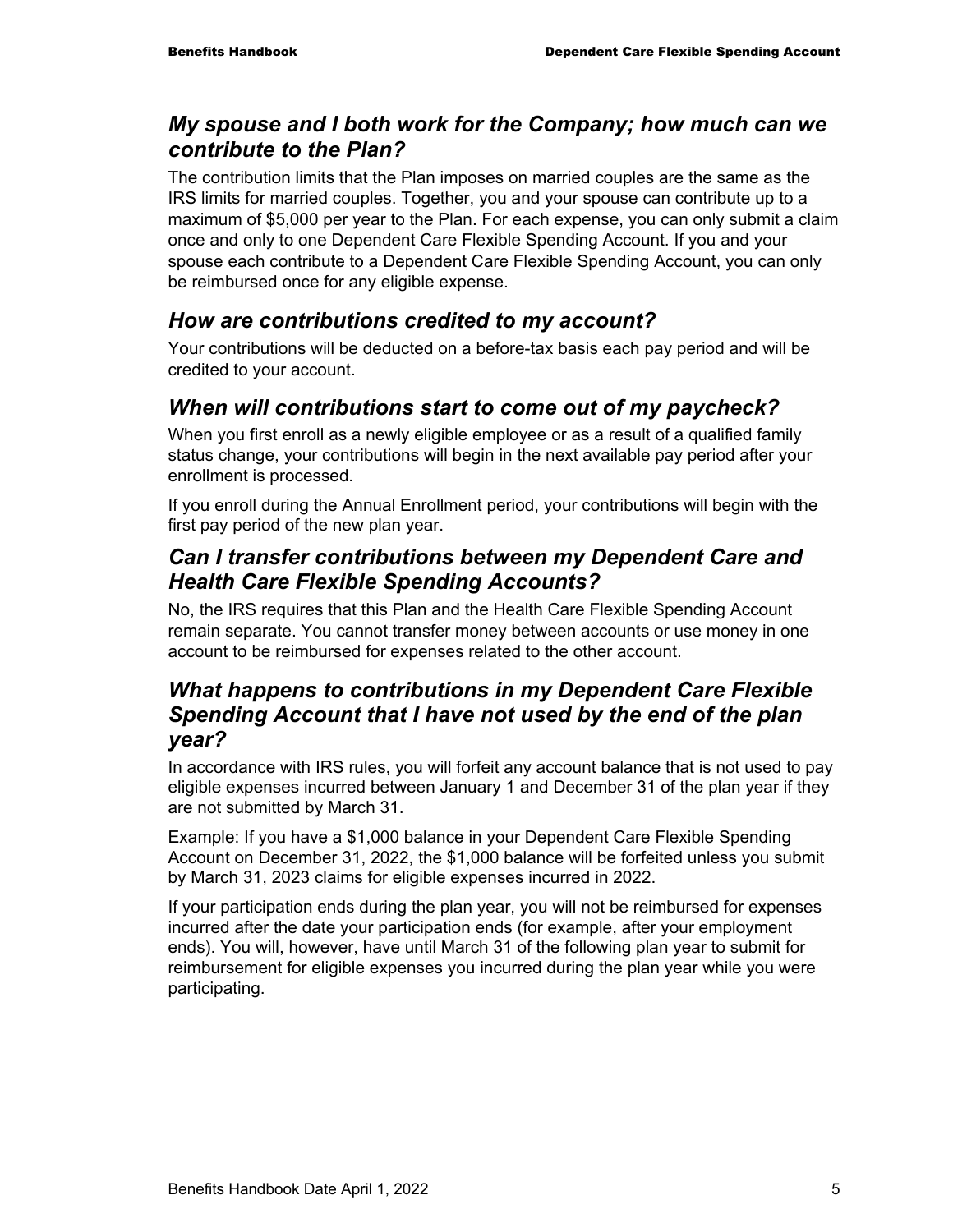#### **Taxes**

See the *Participating in Spending Accounts* section for more information about taxes.

#### *Should I use this Plan or the federal dependent care tax credit?*

For most individuals, participating in a Dependent Care Flexible Spending Account will produce the greater federal tax savings, but there are some for whom the opposite is true. (And in some cases, the federal tax savings from participating in a Dependent Care Flexible Spending Account will be only marginally better.) Because the preferable method for treating benefits payments depends on certain factors, such as your tax filing status (e.g., married, single, head of household), number of qualifying individuals, earned income, etc., you will have to determine your tax position individually in order to make the decision. Use IRS Form 2441 ("Child and Dependent Care Expenses") to help make this determination.

Also note that a tax credit is a dollar-for-dollar reduction in the amount of tax due, whereas pre-tax contributions to a Dependent Care Flexible Spending Account are subtracted from gross income, on which income tax is calculated.

You should consult a professional tax advisor for further information.

#### *Can I claim my reimbursed expenses as a credit on my federal tax return?*

No. If you are reimbursed for an eligible expense from the Plan, you can not claim it as a credit on your federal income tax return.

### How the Plan Works

You may contribute to the Plan through payroll deductions on a before-tax basis. When you have reimbursable dependent care expenses, you can receive your money back tax-free, up to the amount that is in your account when you ask for reimbursement.

The IRS allows you to contribute to this Plan if:

- vou are single and work
- you and your spouse both work, or your spouse is actively looking for paid work
- your spouse is a full-time student for at least five months of the year
- your spouse is physically or mentally not able to provide self-care.

You contribute to the Dependent Care Flexible Spending Account over a 12-month PLAN YEAR, from January 1 to December 31 (or fewer months, if you start or stop participating during the plan year as the result of a qualified family status change). You may use your Dependent Care Flexible Spending Account to be reimbursed for eligible expenses INCURRED during the plan year. You have until March 31 of the following plan year to submit for reimbursement of eligible expenses you incurred during the plan year.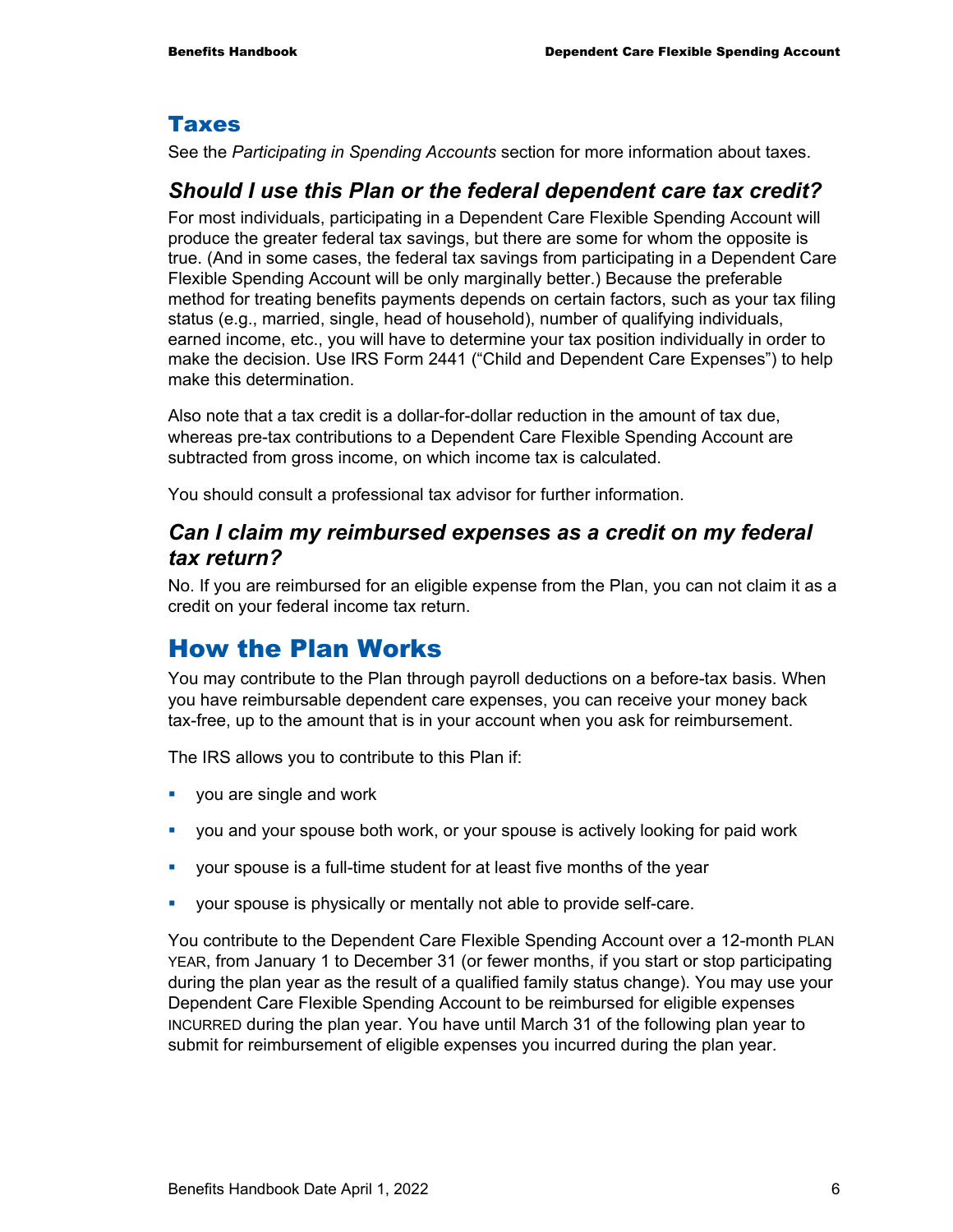In accordance with IRS rules, you will forfeit any account balance not used to pay eligible expenses incurred by December 31 of the plan year if they are not submitted by March 31.<sup>3</sup>

**Example:** You can use your 2022 Dependent Care Flexible Spending Account to be reimbursed for eligible expenses incurred between January 1 and December 31, 2022 (the plan year). You must submit claims for those eligible expenses no later than March 31, 2023. If you have a \$1,000 balance in your Dependent Care Flexible Spending Account on December 31, 2022, your \$1,000 balance will be forfeited unless you submit by March 31, 2023 claims for eligible expenses incurred in 2022.

#### Impact on Benefits

#### *Can I change my Dependent Care Flexible Spending Account election due to a change to my current dependent care provider or a significant cost increase charged by my current dependent care provider?*

Yes. You can change the amount you contribute if your dependent care provider (e.g., child's day-care provider) or eligible expense changes during the year; however, a change to your dependent care provider or eligible expense is not a qualified family status change and you are not permitted to make other changes to your benefits. All changes must be made within 30 calendar days following the change in your child care/elder care provider or cost of coverage.

#### Reimbursements

In general, the Plan will reimburse expenses:

- **for care provided to your qualifying family members during the hours that you and** your spouse are working, looking for work, or attending school full time
- that generally could be applied as a dependent care tax credit on your tax return if you did not use the Plan
- **for dependent care services in the PLAN YEAR for which you make contributions.**

For guidelines on what constitutes reimbursable expenses, see IRS Publication 503 or contact the Claims Administrator.

#### *Who are the qualifying family members whose expenses may be reimbursed?*

Generally, a qualifying family member is:

 your qualifying child up to age 12 (i.e., until the child's 13th birthday) who lives with you for more than half the year, if you claim your child as a dependent on your tax return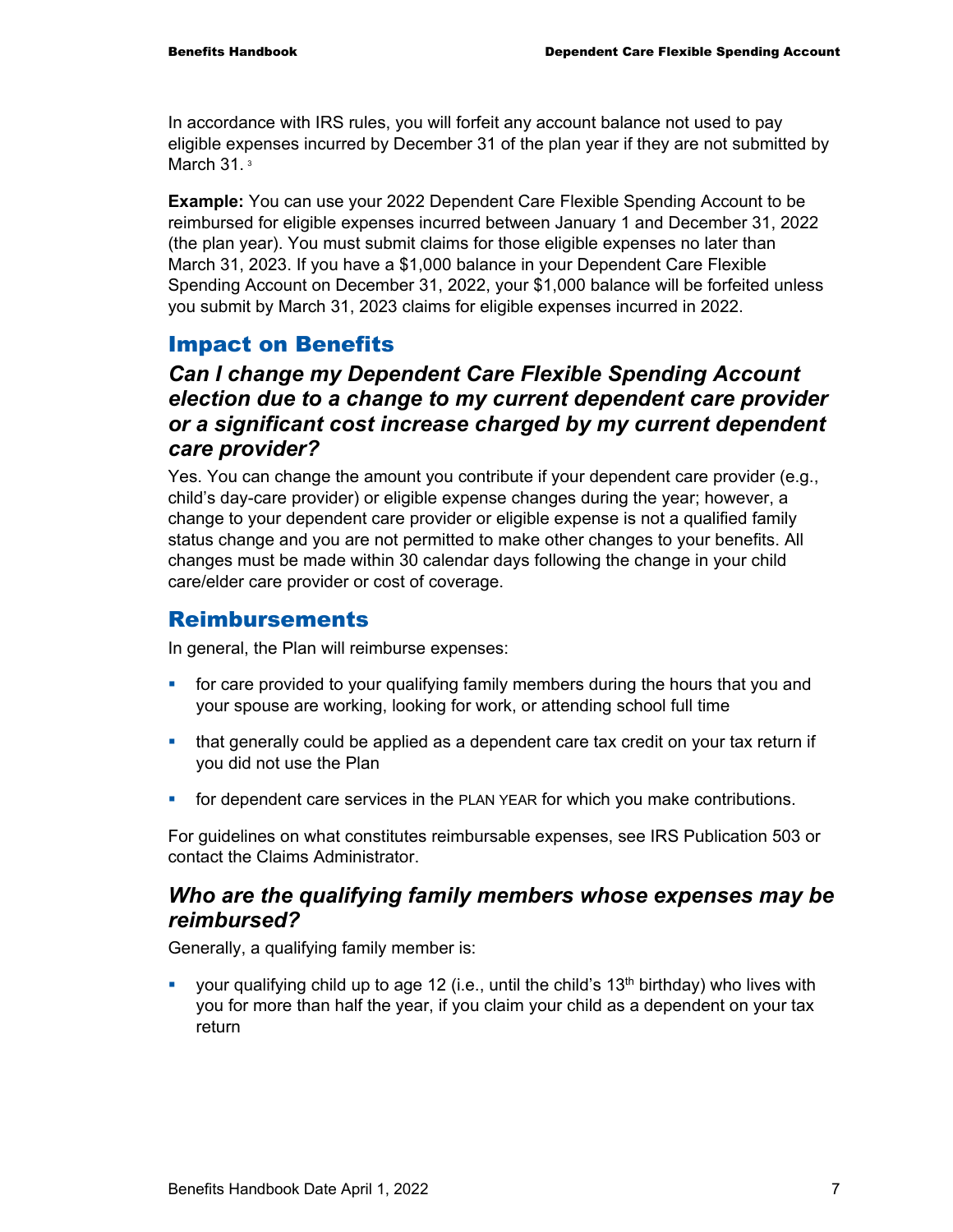- a dependent of any age, like a parent, grandparent, brother or sister, who is physically or mentally not able to provide self-care, who lives with you for more than half the year, and whom you claim as a dependent on your tax return (or whom you could claim, except that:
	- − he or she received gross income above the IRS limitation,
	- − he or she is married and filed a joint return with his or her spouse, or
	- − you, or your spouse if filing jointly, could be claimed as a dependent on someone else's return.)
- your spouse who is physically or mentally not able to provide self-care and who lives with you for more than half the year.

If you are divorced or separated, your child may be considered your qualifying family member even if you do not claim your child as a dependent on your tax return. Contact a professional tax advisor to determine if your child can qualify.

Unless your domestic partner or his or her children meet the qualifying family member definition above, the federal government does not permit you to use Dependent Care Flexible Spending Accounts for expenses INCURRED by your domestic partner or his or her children.

#### *How do I get Dependent Care Flexible Spending Account reimbursements?*

There are several ways for you to be reimbursed for eligible Dependent Care Flexible Spending Account expenses:

- vou can use the Prepaid MasterCard® at point of service with a qualifying provider to pay for eligible expenses without needing to submit claims. When you use the Prepaid MasterCard® at a qualifying provider the funds are automatically deducted from your Dependent Care Flexible Spending Account for payment. Using the Prepaid MasterCard® reduces out-of-pocket payments and paperwork, as well as the need to wait for reimbursement checks.
	- If you participate in the Health Savings Account and the Plan and use the Prepaid MasterCard® to pay for eligible dependent care expenses at a provider who is not a qualifying provider, the cost of the expense will be deducted from your Health Savings Account and you will be subject to federal, state, and local taxes as applicable, and in some cases a 20% penalty tax.
- you can submit a claim for reimbursement either online at the Spending Account Service Center, mobile app (Spending Account Mobile Center for your Android or iPhone, also compatible with iPad® and iPod touch®), by fax at 888 788 1928 or by mail.
- Note: for submission of prior year incurred claims, beginning March 1 through March 31, online claim submission is not available. Claims must be submitted to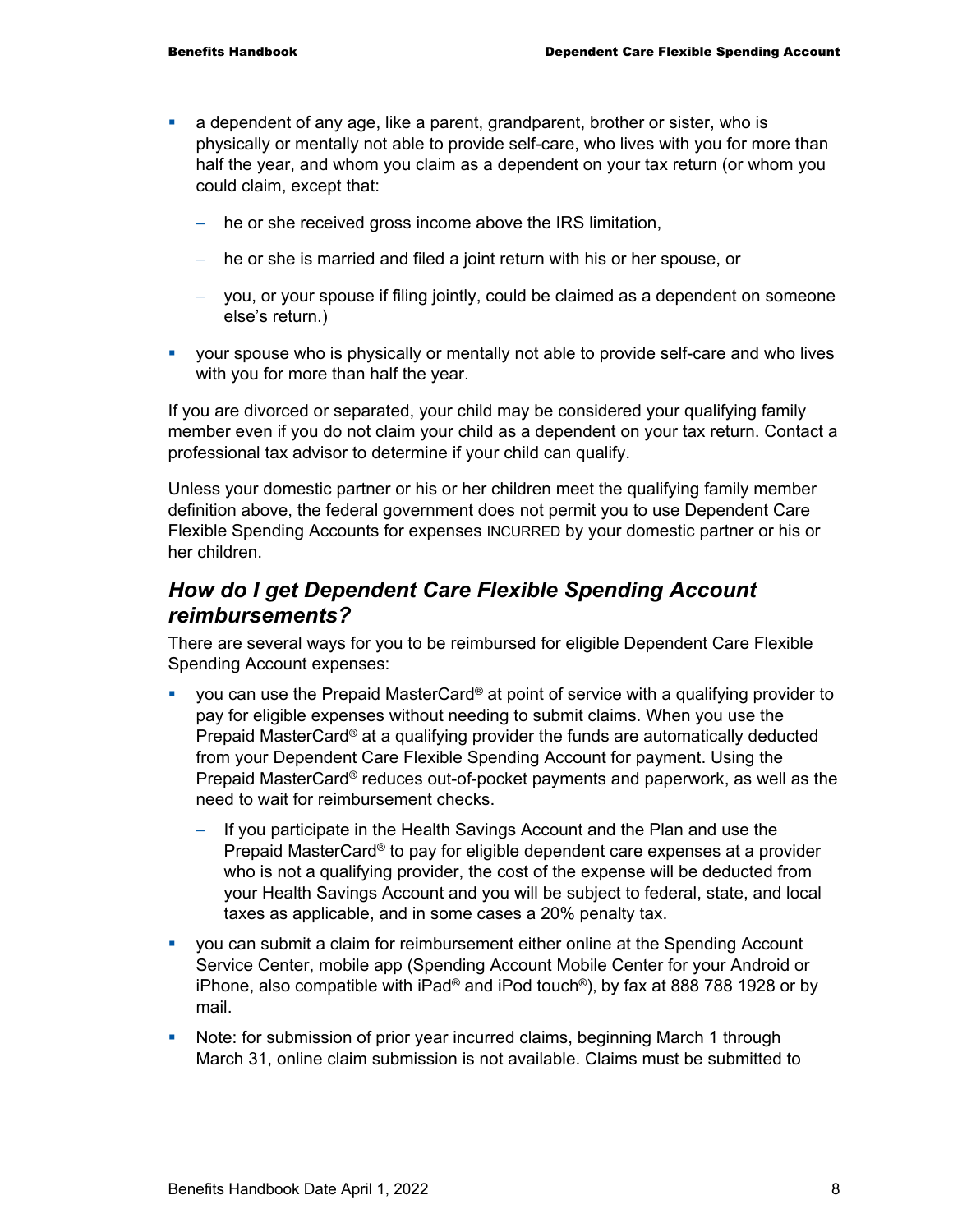Trion via a Dependent Care Flexible Spending Account paper claim form via fax, email or mail.

#### **Claims Submission by Mail:**

Spending Account Service Center FSA Claims Processing 2300 Renaissance Boulevard King of Prussia, PA 19406

Include:

- **Trion Dependent Care Flexible Spending Account Claim Form**
- Itemized bill or receipt and proof of payment if your provider does not complete the provider information of the claim form.
- **Acceptable supporting documentation includes:** 
	- − Name and address of the day care provider
	- − Tax ID Number or Social Security Number of day care provider
	- − Dates of services for which you are being charged
	- − Amount you are being charged
- **Provider Signature**

You should keep copies for your records.

#### *What is the Prepaid MasterCard®?*

The Prepaid MasterCard® is a special-purpose MasterCard**®** that gives you an automatic way to pay for eligible expenses at a qualifying provider without needing to submit claims. The Prepaid MasterCard® lets you electronically access your contributions to your Dependent Care Flexible Spending Account at qualifying providers.

Trion will provide two (2) Prepaid MasterCards®, which will be loaded with your Dependent Care Flexible Spending Account contributions as they are deducted from your pay. Additional or replacement cards are available for a \$10.00 fee (come in packages of 2 cards) charged directly to your account. If you participate in more than one account, the fee would be charged first to your Health Care Flexible Spending Account or Limited Purpose Health Care Flexible Spending Account, then your Dependent Care Flexible Spending Account before being charged to your Health Savings Account.

#### *How does the Prepaid MasterCard® work?*

The Prepaid MasterCard® works like a debit card, with your account balance stored on it. When you use the Prepaid MasterCard®, the amount of the eligible expenses will be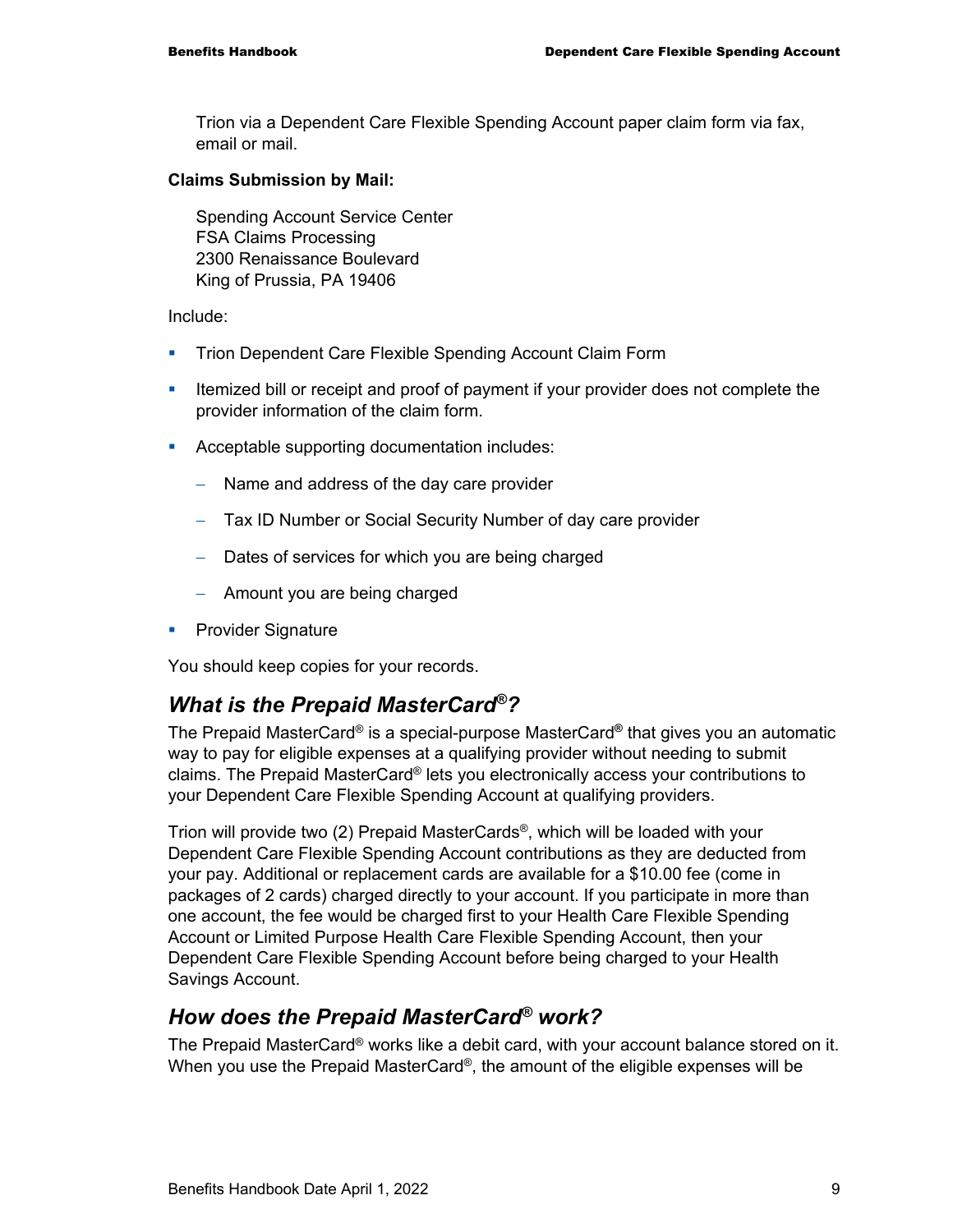deducted automatically from your Dependent Care Flexible Spending Account and payment will be electronically transferred to the provider/merchant. There are no monthly bills and no interest.

Please be aware that your contributions to the Dependent Care Flexible Spending Account are funded to the Prepaid MasterCard® as they are deducted from your pay, so it is important to be aware of your account balance in order to avoid card declines at the point of service.

#### *Who issues the reimbursements?*

Reimbursements are issued by the Claims Administrator. You can submit your eligible expenses for reimbursement at any time after you incur the expense, provided that you submit your claim for reimbursement before the claims submission deadline of March 31 of the following plan year.

#### *Where can I get a Dependent Care Flexible Spending Account Claim Form?*

Forms can be found on the Claims Administrator's website or be requested from the Claims Administrator by calling +1 866 324 4087.

#### *How is the reimbursement paid from my account?*

For eligible expenses that are not reimbursed by using the Prepaid MasterCard®, you must submit a claim for reimbursement. The Claims Administrator will reimburse eligible expenses directly to you from your Dependent Care Flexible Spending Account. The Claims Administrator will do one of the following:

- deposit your reimbursement amount directly into your checking or savings account. To establish direct deposit of your reimbursement, you will need to provide your direct deposit information to the Claims Administrator by completing a Direct Deposit Authorization Form, accessible online through the Trion Spending Account Service Center.
- send your check to your home address if you do not have direct deposit on file with the Claims Administrator.

Your first reimbursement may be paid by check while the Claims Administrator authenticates your bank information for direct deposit.

### *How long does it take for claims to be processed?*

Reimbursements are processed within three to four business days of the Claims Administrator's receipt of the completed claim form and required documentation.

#### *Do I need a minimum amount of expenses before I can be reimbursed?*

No. There is no minimum when submitting a claim for reimbursement.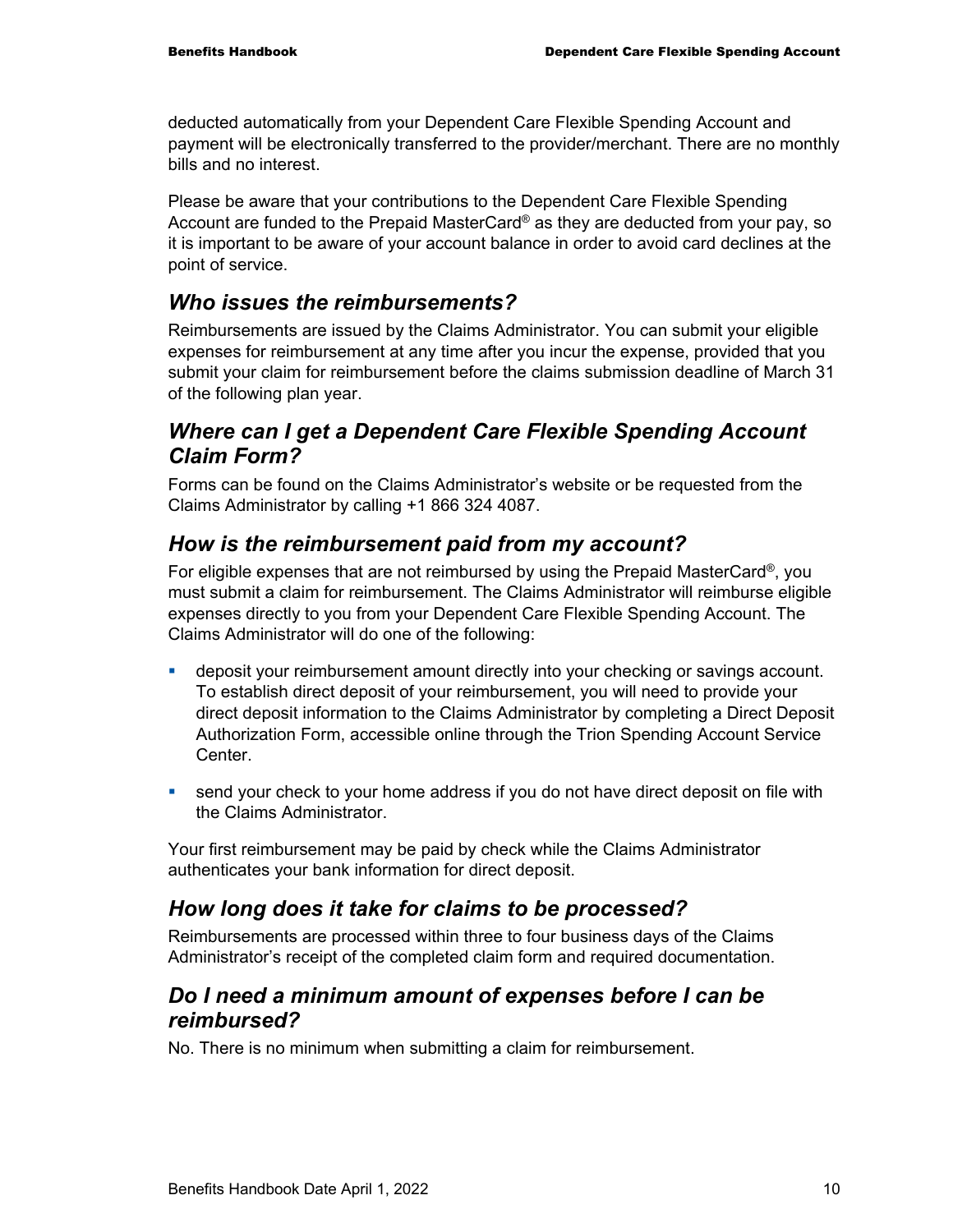#### *What if the amount of my expense is more than I have in my account?*

You will be reimbursed up to the amount you have in your account. The balance will be paid once there is enough in your account to be reimbursed for it. You cannot be reimbursed for more than your annual election.

#### *Can I be reimbursed before I pay my provider?*

Yes, but you must submit documentation confirming that services were rendered including dates of service, services rendered and your cost for these services (such as an itemized statement from your provider) before you can be reimbursed for eligible expenses.

#### *Can I pay my provider directly if my provider does not accept the Prepaid MasterCard® as a form of payment?*

Yes, but you must submit documentation confirming that services were rendered including dates of service, services rendered and your cost for these services (such as an itemized statement from your provider) before you can be reimbursed for eligible expenses. When you submit your claim, you may opt to have your payment sent to "Someone Else" and submit your dependent care providers name, address, the eligible child or dependent's full name and your account number at the place of care during the transaction. Once your claim is approved, the reimbursement process will send a check from your Dependent Care Flexible Spending Account directly to your care provider's address to pay for your eligible service. The amount of the check payment to your provider may never exceed the available balance in your account, and if necessary, the balance of your claim will be paid once there is enough in your account to be reimbursed for it.

### *Can I use the Prepaid MasterCard® to pay in advance for eligible Dependent Care Flexible Spending Account expenses?*

No. You can only use the Prepaid MasterCard® to pay for eligible expenses for dependent care after the care has been provided.

#### *Can I be reimbursed for expenses incurred before participation in the Plan?*

No, expenses incurred before your participation begins cannot be reimbursed.

#### *How often can I request reimbursement?*

You can submit your expenses for reimbursement as often as you would like, provided that you submit your claim for reimbursement before the claims submission deadline of March 31 of the following plan year.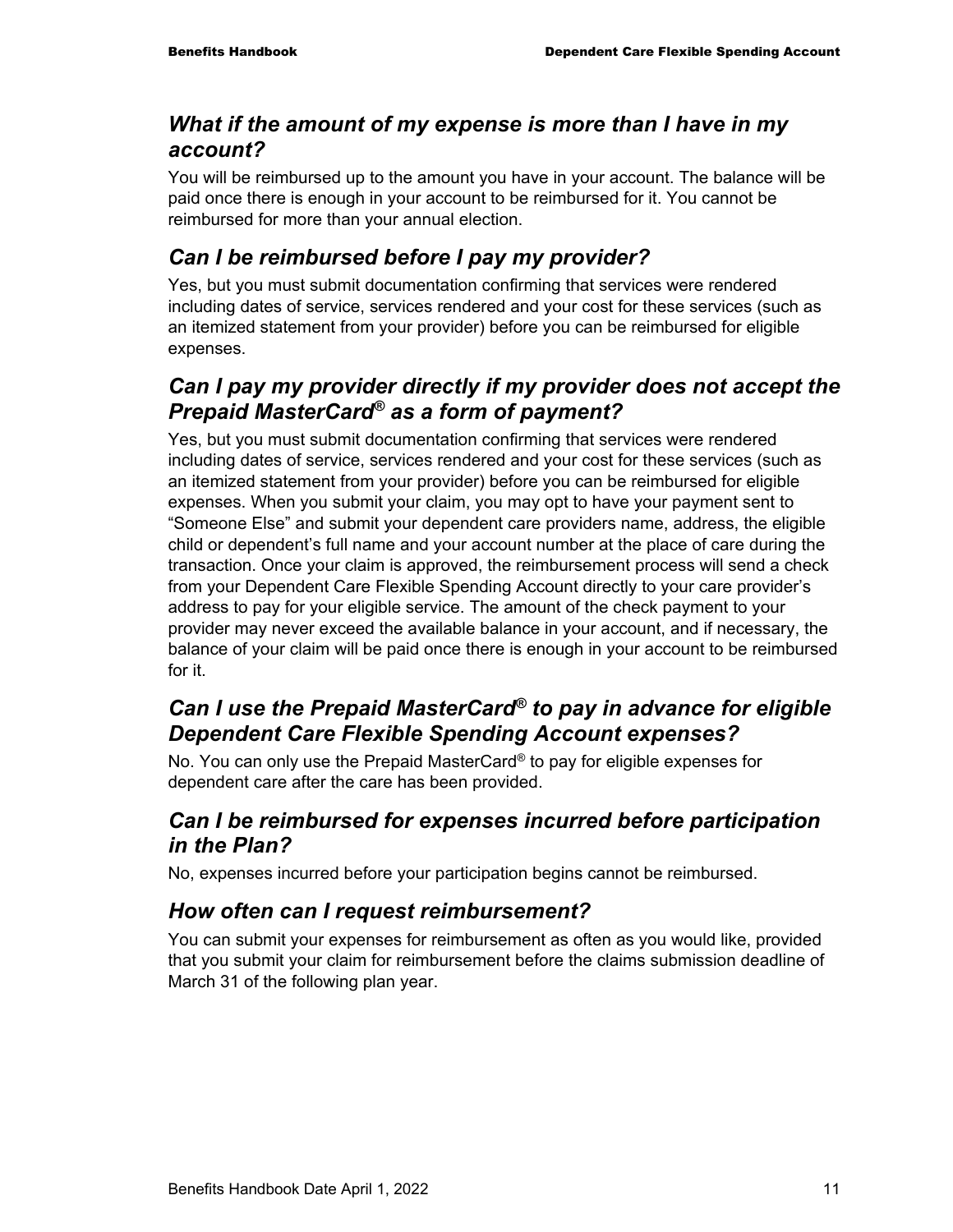#### *What happens to contributions in my spending account that I haven't used at year end?*

In accordance with IRS rules, you will forfeit any account balance not used to pay eligible expenses incurred between January 1 and December 31 of the plan year if they are not submitted by March 31 of the following plan year.

Expenses must be incurred while you are participating. If your participation ends during the year, you will not be reimbursed for expenses incurred after the date your participation ends (for example, after your employment ends). You will, however, have until March 31 of the following plan year to submit for reimbursement eligible expenses you incurred during the plan year while you were participating.

### *How can I get a copy of IRS Publication 503?*

Go to www.irs.gov and enter "503" in the "Search" box for more information about reimbursable dependent care expenses.

You may also contact the Claim Administrator for information about reimbursable dependent care expenses.

## Examples of Eligible Expenses

Expenses reimbursed by this Plan include:

- care at licensed nursery schools (below kindergarten), day camps (not overnight camps), before- or after-school programs at kindergarten and beyond, and day care centers for dependent adults or children. To qualify, the school or center must comply with state and local laws and receive a fee for its services
- care provided in or outside of your home by individuals who may be relatives but who cannot be your children under age 19 or your tax dependents
- **•** household services related to the care of eligible dependents who live with you
- any other qualified dependent care expense as defined by the Internal Revenue Code.

For guidelines on reimbursable expenses, check the current Internal Revenue Service guidelines, IRS Publication 503, or contact the Claims Administrator.

When you file your claim for reimbursement, you must provide:

- **the Social Security number for individual dependent care providers, and**
- the taxpayer identification number for care centers and schools.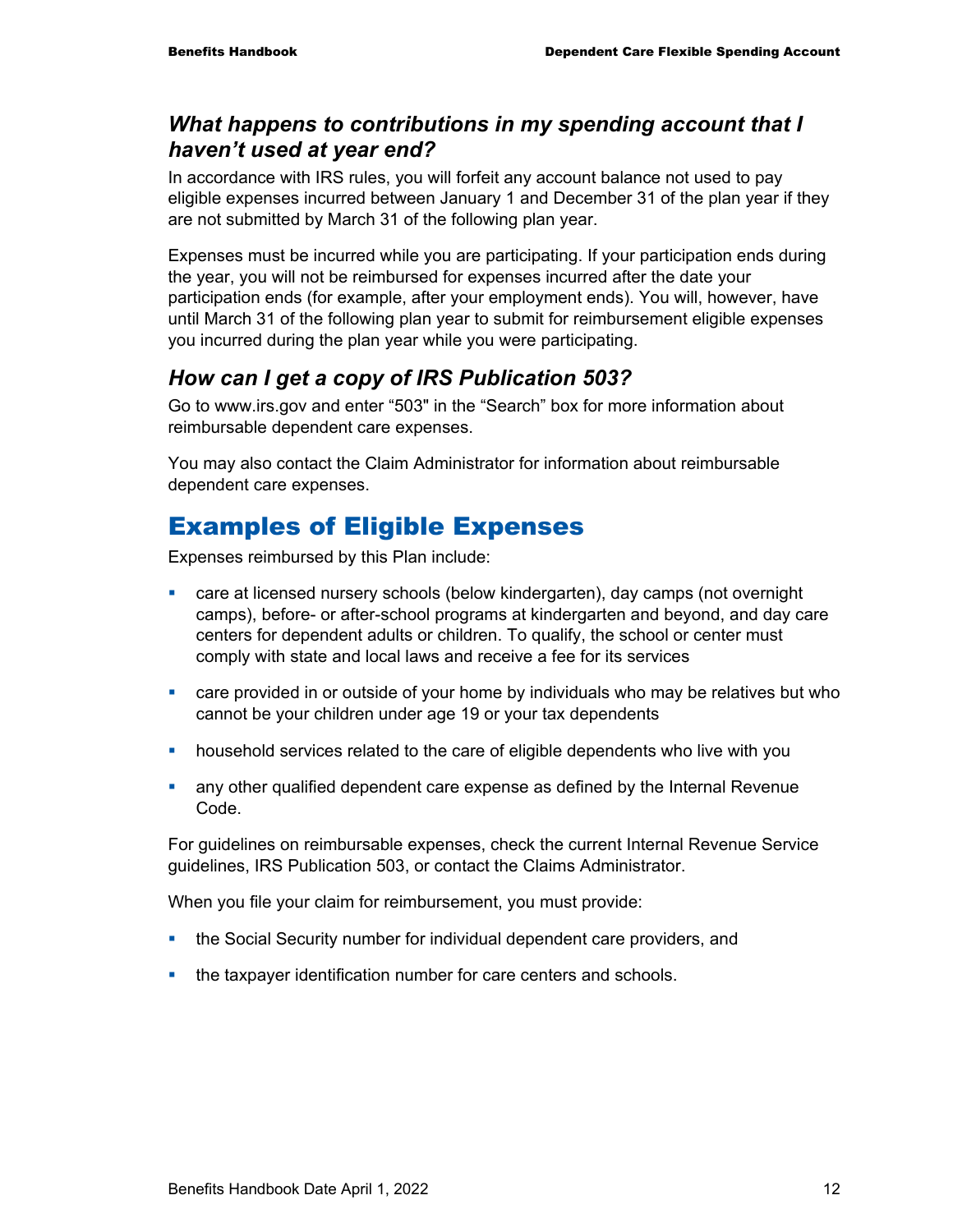### Examples of Ineligible Expenses

You cannot be reimbursed for dependent care expenses:

- that you claim as a tax credit on your income tax return (generally you can claim either a tax credit or have expenses reimbursed under the Plan, but not both. Note, though, that if you have expenses for two or more qualifying dependents, you may be able to claim a tax credit for expenses over the \$5,000 PLAN YEAR limit)
- that do not qualify for an income tax credit on your tax return (if your expenses do not qualify for an income tax credit, they will not qualify as reimbursable expenses under the Plan)
- **for services provided by your spouse or a person you claim as a dependent on your** income tax return
- **for services provided by your child who is under age 19**
- **that are not work-related**
- **for services that occurred in another plan year.**

These are some examples of expenses that are not eligible for reimbursement:

- **•** baby-sitting when you or your spouse, if married, are not working
- **Kindergarten and higher grades**
- **•** overnight camp
- **boarding school**
- expenses for child care if you have a non-working spouse who is neither disabled nor a full-time student.
- Virtual/online learning and camp programs while your child is home
- **Educational programs and tutoring**

The Dependent Care Flexible Spending Account cannot be used for health care expenses INCURRED by any of your family members or dependents, so be sure not to include health care expenses when you are calculating your Dependent Care Flexible Spending Account. If you enroll by mistake in the Dependent Care Flexible Spending Account, you can't transfer the balance to a Health Care Flexible Spending Account or cancel the account during the year.